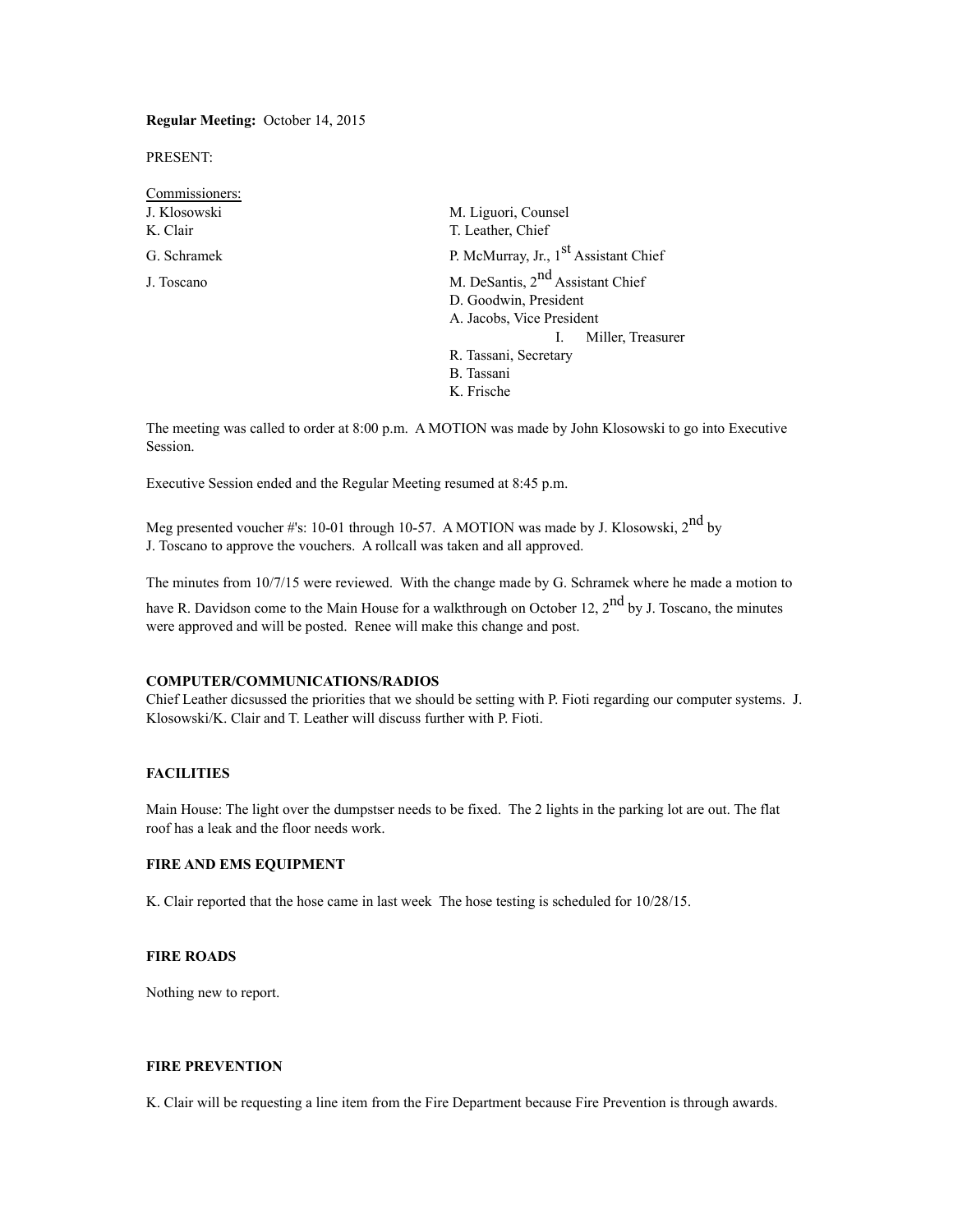**AWARDS** Nothing new to report.

# **INSTALLATION DINNER**

G. Schramek is researching different venues.

**INSURANCE CLAIMS/VFBL** Nothing new to report.

# **LEGAL CONTACT/REPORTS**

An RFP was prepared, waiting on bids. The bids will not include fire roads or the shoveling of our sidewalks. Chief Leather made the recommendation that members can be responsible for the shoveling of the walkways and all agreed.

# **LOSAP**

M. Liguori spoke about VFIS. He/Rick/Joe spoke with Eric. Eric will be doing an analysis with raw data to look at who can reach 40 years and when. He will also quote: 35 and older keeping the policy as is/35 and younger changing the entitlement age to 65. He will analize how many members will hit 40 years. He spoke about when members will reach post entitlement. For those receiving post entitlement, they will collect it on the plan anniversary date (March 1). For those that are receiving entitlement, the plan will assume they are making their points for the year (regardless of when their birthday falls) and they will begin collecting 1 month after their birthday.Eric/M. Liguori and R. Tofte reviewed the bi-laws and examined split entitlement proposal.

#### **EQUIPMENT/FABRICATION**

Progressing.

#### **OSHA MANDATES**

Progressing.

# **VEHICLE MAINTENANCE**

| $11 - 2 - 3$ |  |  | Generator replace and also the deck wasn't sitting right |  |
|--------------|--|--|----------------------------------------------------------|--|
|              |  |  |                                                          |  |

11-5-1 Transmition leak/Lisi's fixed rear tires and new equalizer

| Vehicle      | Beginning Mileage | Ending Mileage | Fuel |
|--------------|-------------------|----------------|------|
| $11 - 1 - 3$ | 106.645           | 108.540        | 989  |
| $11 - 1 - 1$ | 14.496            | 15.836         | 1340 |
| $11 - 1 - 2$ | 91.165            | 92.133         | 752  |

The tower ladder is down.

11-2-3 Hose bed is being installed next week.